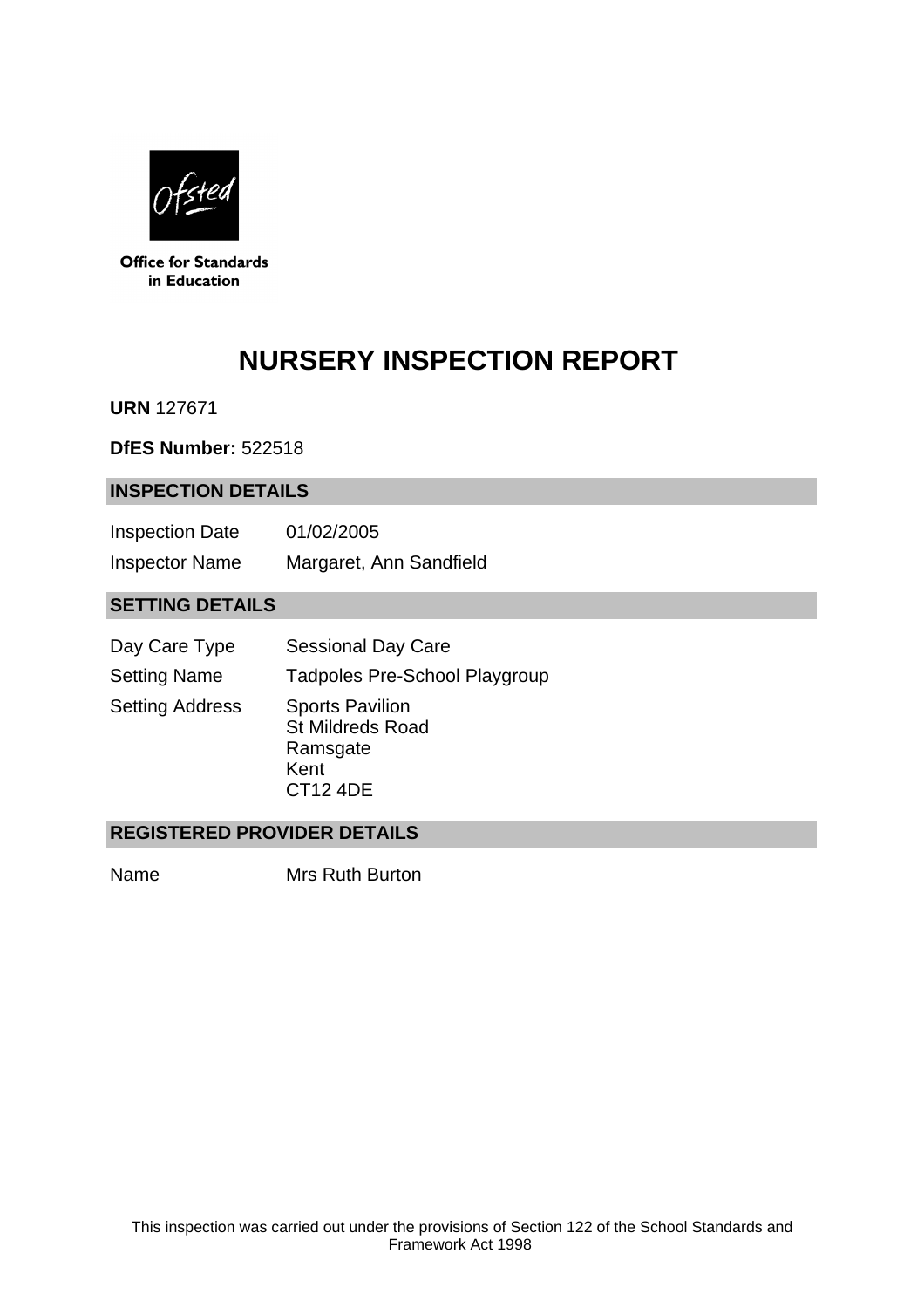## **ABOUT THE INSPECTION**

The purpose of this inspection is to assure government, parents and the public that the nursery education for funded three and four year old children is of an acceptable quality. Inspection of nursery education also identifies strengths and weaknesses so that providers can improve the quality of educational provision and help children to achieve the early learning goals (elgs) by the end of the Foundation Stage. This inspection report must be made available to all parents.

If the setting has been inspected previously, an action plan will have been drawn up to tackle issues identified. This inspection, therefore, must also assess what progress has been made in the implementation of this plan.

#### **Information about the setting**

Tadpoles Pre-School is a privately owned pre-school. It opened in 1995 and operates from a room of the sports pavilion. It is situated in the village of Minister, Ramsgate.

A maximum of 20 children may attend the pre-school at any one time. The pre-school is open each weekday from 09.00 to 11.45 on Mondays, Tuesday, Wednesday, Thursday and Friday and from 12:45 to 15.15 on Tuesday afternoon, for school term times only. All children share access to an outdoor play area.

There are currently 26 children aged from 2 to under 5 years on roll. Of these 18 children receive funding for nursery education. Children come from a wide catchment area.

The pre-school employs six staff. Three of the staff, including the manager hold appropriate early years qualifications.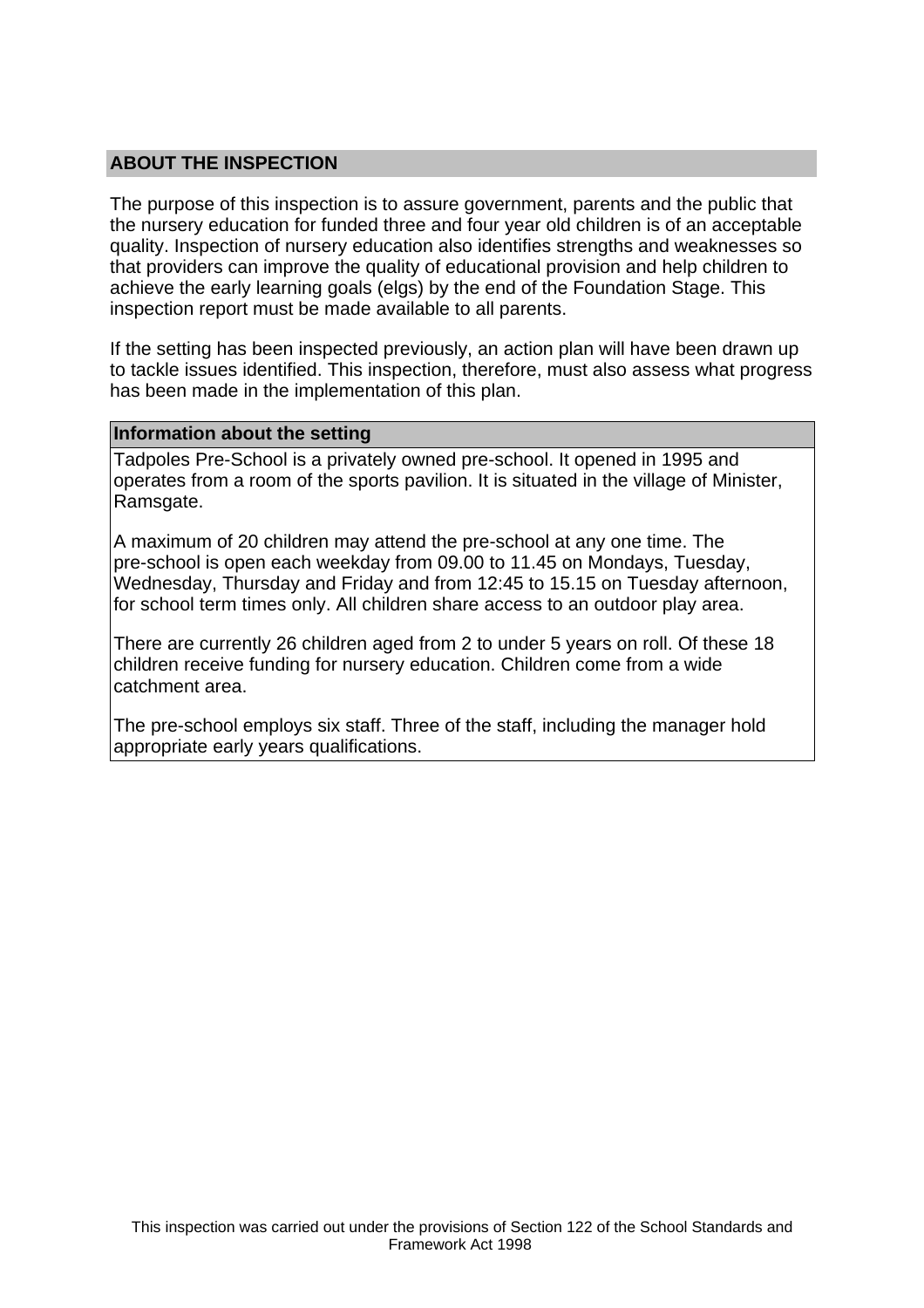# **INSPECTION OF THE NURSERY EDUCATION PROVISION FOR FUNDED THREE AND FOUR YEAR OLDS.**

## **How effective is the nursery education?**

The provision is acceptable and is of a high quality. Children are making very good progress towards the early learning goals.

The quality of teaching is very good. Staff know children well and have a secure understanding of how children learn and of the early learning goals. The teaching methods challenge children and enables them to learn effectively. There are very good relationships within the group and staff work extremely well together. They plan effectively, which is supported by a wide range of good quality indoor resources. Teaching provides a balanced approach giving equal emphasis to all areas. Children are given good opportunities to practice their independence.

Leadership and management is very good. they are happy to delegate tasks and as a result work very well together as a team. The staff team appear knowledgeable and well motivated, which impacts positively on the children's play experiences and ensures they are happy, confident, interested, enthusiastic and involved in their play.

Partnership with parents is very good. Staff place a great deal of emphasis on working in partnership with parents, actively seeking parents views, encouraging them to share knowledge of their children's needs and participate in the care through the parent lunch supervision rota. They provide good information about the provision, including evidence on how activities relate to the early learning goals and the range of experiences their children are receiving.

## **What is being done well?**

- Staff use very good questioning and techniques and as a result children are developing language skills well.
- Children respond to experiences and are enthusiastically asking questions, expressing views and communicating their thoughts and ideas confidently, during very well planned group activities.
- Staff have very clear boundaries for behaviour and are good role models. As a result children's manners and behaviour are exemplary.
- Children have many opportunities to practice self care and are actively encouraged to develop these skills.
- Children choose confidently from a wide range of indoor toys and equipment, moving freely from one activity to another during free play sessions.
- Children show a good use of books for fun and information. They understand elements of stories and re-tell narrative. They are also encouraged to use books for information and are given some good opportunities to understand that print can be used for a variety of reasons, through labelling, posters and captions on displays of work.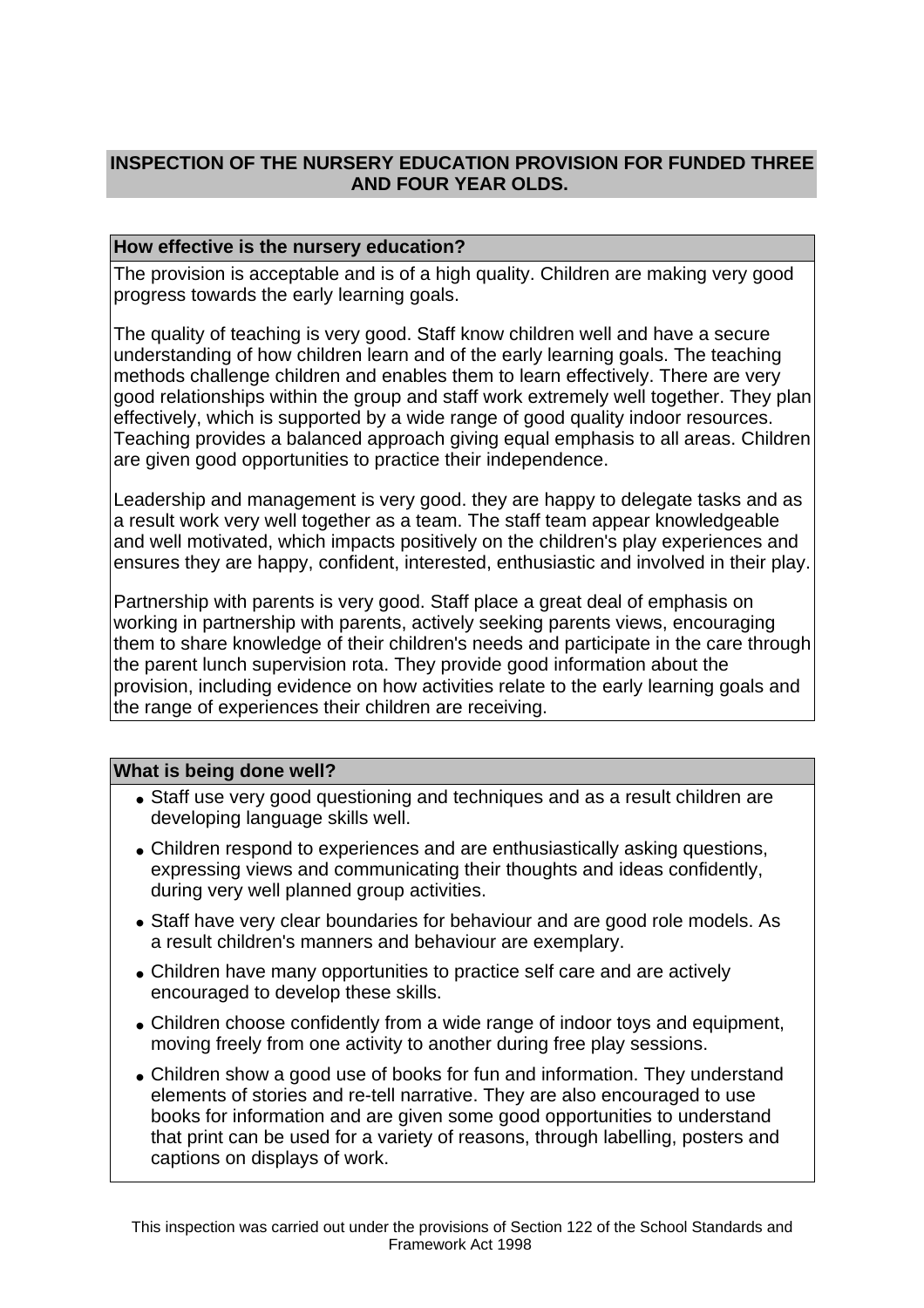- Children have opportunities to practice counting, addition, subtraction, calculation, to develop mathematical ideas to solve problems and to use mathematical language.
- Children are involved in activities that encourages them to compare similarities, differences, patterns and change.
- Children have good opportunities to learn about their own and others culture and beliefs during topic activities.
- Children have regular opportunities to use a wide range of tools and equipment.
- Children have opportunities to take part in more energetic play several times a day through outdoor play and energetic indoor sessions, with full adult encouragement, interaction and involvement.
- Children enthusiastically sing simple songs and action rhymes confidently from memory.
- Children explore a range of media and materials during practical every day play and explore a wide variety of craft and art activities.

## **What needs to be improved?**

- the regular encouragement of more able children to recognise and form letters and write their own name during routine activities
- the increase in opportunities to use, see and say number names during practical routines and displays
- the development of the roll play corner, including dressing up resources that are displayed effectively, to provide an inviting and stimulating area that re-enforces topics and all areas of learning on a practical level.

#### **What has improved since the last inspection?**

The pre-school has made very good progress to address the point for consideration highlighted in their last inspection report as follows.

They have proceeded with the intended development of a planning system that supports children's progress towards the Early Learning Goals well.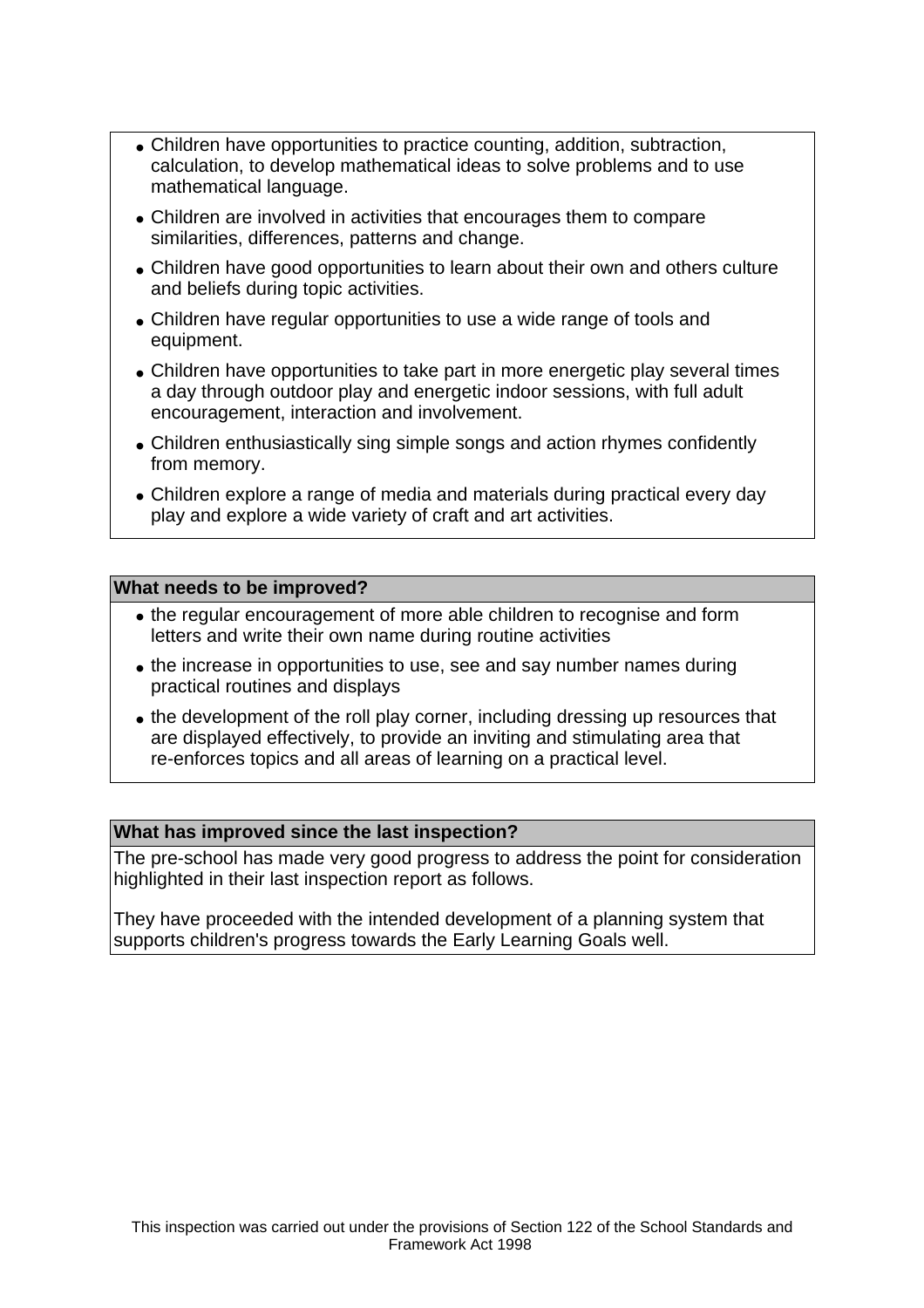# **SUMMARY OF JUDGEMENTS**

## **PERSONAL, SOCIAL AND EMOTIONAL DEVELOPMENT**

Judgement: Very Good

Staff are very sensitive to the needs of the children and know them well. As a result children are confident, interested, enthusiastic and entirely involved in their learning. Children choose confidently between activities and select resources for themselves. Children regularly practice personal independence. They demonstrate a clear understanding of agreed codes for groups working together harmoniously. Children's behaviour is exemplary.

# **COMMUNICATION, LANGUAGE AND LITERACY**

Judgement: Very Good

Children communicate well as a result of the high level of adult to child interaction. They are given meaningful opportunities to extend their language through good use of questioning techniques during everyday practical play opportunities. However, they lack opportunities for children to recognise and practice writing their names through everyday practical routines and play. Children are actively encouraged to communicate their thoughts and feelings and explore new ideas.

# **MATHEMATICAL DEVELOPMENT**

Judgement: Very Good

Children have many opportunities to practice addition, subtraction, calculation and to develop mathematical ideas to solve problems. They are encouraged to use mathematical language through practical play and during planned structured activities. However there were some missed opportunities for children to learn to recognise and practice writing number names in everyday routines and play.

# **KNOWLEDGE AND UNDERSTANDING OF THE WORLD**

Judgement: Very Good

Children extend their understanding in this area through the provision of a very good range of practical activities and resources using all senses. They talk confidently and enthusiastically about events in their own lives and those of others during show and tell time. They experience a stimulating variety of topics and activities,

knowledgeably comparing similarities, differences, patterns and change. They have some exciting opportunities to explore their own and others cultures and beliefs.

## **PHYSICAL DEVELOPMENT**

Judgement: Very Good

Children are provided with a wide variety of tools and equipment and as a result they are developing their manipulative and co-ordination skills well. They handle a variety of objects, construction and malleable materials safely and with increasing control, with appropriate adult support. Children have very good opportunities to participate in imaginative and energetic outdoor and indoor activities. As a result children move around confidently, safely, in control and co-ordination.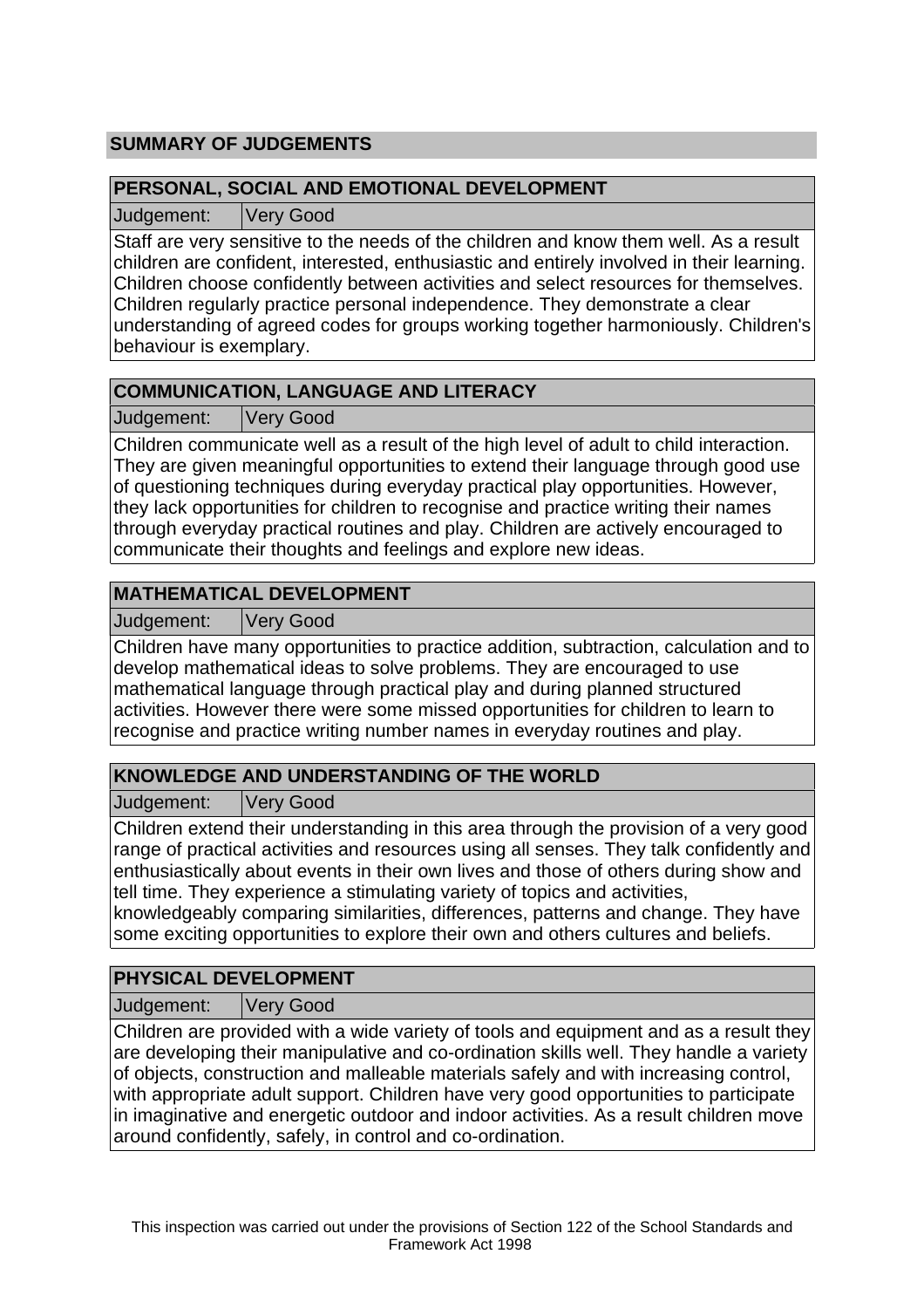# **CREATIVE DEVELOPMENT**

Judgement: Very Good

Children explore a very wide range of media and materials during practical activities and when actively involved in a variety of creative craft and art work. They are provided with experiences to explore, express and communicate ideas and as a result they express ideas confidently. However, the uninviting role play area does not provide children with opportunities to re-enforce areas of learning or topics on a practical basis. Children sing songs and action rhymes with enthusiasm and confidence.

**Children's spiritual, moral, social, and cultural development is fostered appropriately.**